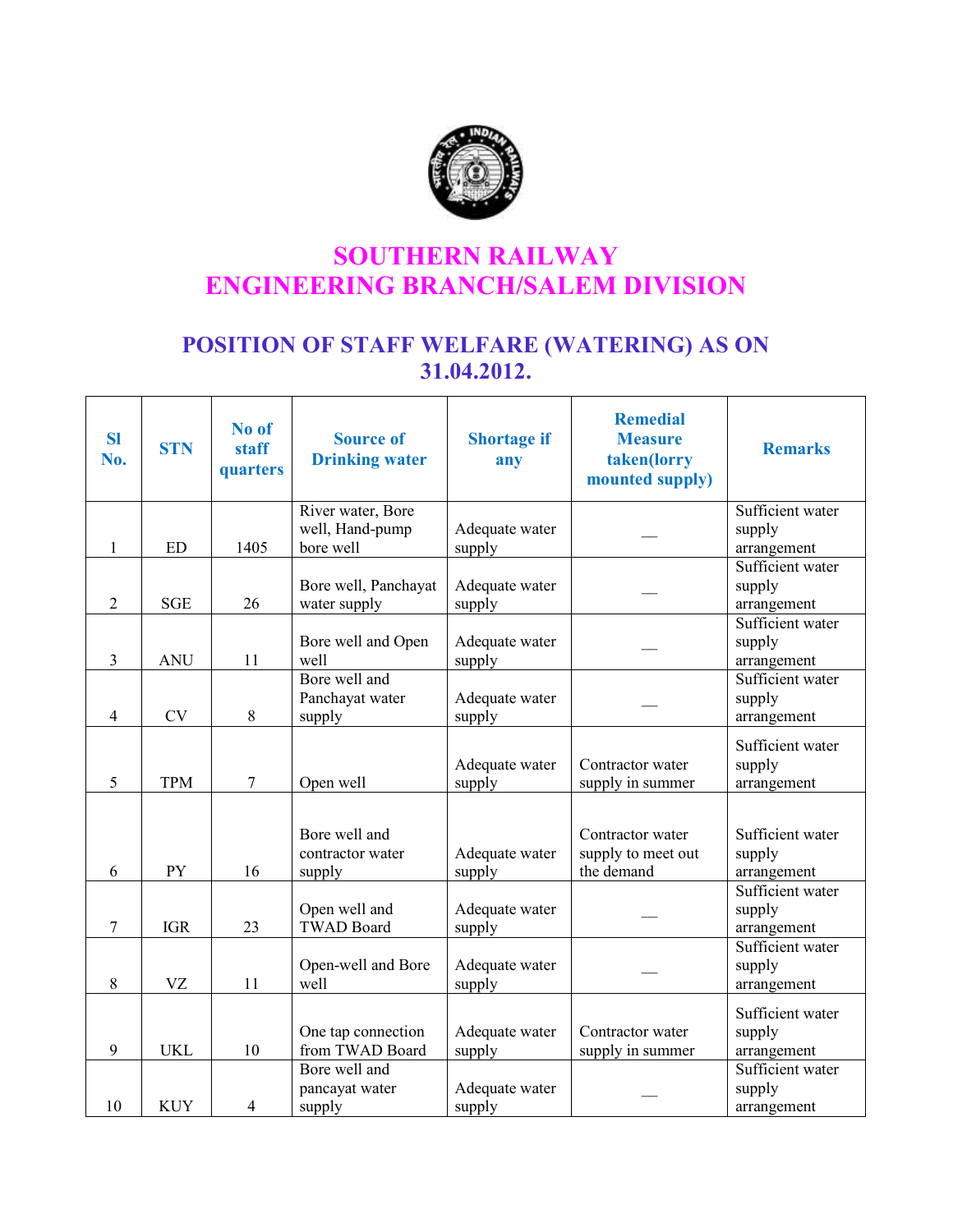|    |             |         |                        |                |          | Sufficient water |
|----|-------------|---------|------------------------|----------------|----------|------------------|
|    |             |         | Open well $\&$         | Adequate water |          | supply           |
| 11 | <b>TUP</b>  | 53      | Municipal supply       | supply         |          | arrangement      |
|    |             |         |                        |                |          |                  |
|    |             |         | Bore-well, Bore-well   |                |          |                  |
|    |             |         | with Hand-pumps,       |                |          | Sufficient water |
|    |             |         | <b>TWAD Board and</b>  | Adequate water |          | supply           |
| 12 | PTJ         | 683     | Corporation supply     | supply         |          | arrangement      |
|    |             |         |                        |                |          |                  |
|    |             |         | Borewell,              |                |          | Sufficient water |
|    |             |         | Corporation water      | Adequate water |          | supply           |
| 13 | <b>CBE</b>  | 82      | supply                 | supply         |          | arrangement      |
|    |             |         |                        |                |          | Sufficient water |
|    |             |         |                        | Adequate water |          | supply           |
| 14 | <b>MTP</b>  | 172     | River Bhavani water    | supply         |          | arrangement      |
|    |             |         | Bore well and          |                |          | Sufficient water |
|    |             |         | Panchayat water        | Adequate water |          | supply           |
| 15 | <b>VNJ</b>  | 20      |                        |                |          |                  |
|    |             |         | supply                 | supply         |          | arrangement      |
|    |             |         | Bore well and          |                |          | Sufficient water |
|    |             |         | Panchayat water        | Adequate water |          | supply           |
| 16 | <b>SNO</b>  | 15      | supply                 | supply         |          | arrangement      |
|    |             |         | Bore well and          |                |          | Sufficient water |
|    |             |         | Panchayat water        | Adequate water |          | supply           |
| 17 | <b>SUU</b>  | 22      | supply                 | supply         |          | arrangement      |
|    |             |         |                        |                |          | Sufficient water |
|    |             |         | Borewell and TWAD      | Adequate water |          | supply           |
|    |             |         |                        |                |          |                  |
| 18 | IGU         | 12      | Board water supply     | supply         |          | arrangement      |
|    |             |         | <b>CBF</b> Corporation |                |          | Sufficient water |
|    |             |         | water supply i.e.      | Adequate water |          | supply           |
| 19 | <b>CBF</b>  | 27      | Siruvani water         |                |          |                  |
|    |             |         |                        | supply         |          | arrangement      |
|    |             |         |                        |                |          | Sufficient water |
|    |             |         | Panchayat Water        | Adequate water |          | supply           |
| 20 | <b>SHG</b>  | 11      | supply                 | supply         |          | arrangement      |
|    |             |         |                        |                |          | Sufficient water |
|    |             |         | Athikadavu Water       | Adequate water |          | supply           |
| 21 | <b>PLMD</b> | 14      | supply                 | supply         |          | arrangement      |
|    |             |         |                        |                |          | Sufficient water |
|    |             |         | Panchayat Water        | Adequate water |          | supply           |
| 22 | <b>KAY</b>  | 9       | supply                 | supply         |          | arrangement      |
|    |             |         |                        |                |          | Sufficient water |
|    |             |         |                        |                |          |                  |
|    |             |         | Lakshmi Mills          | Adequate water |          | supply           |
| 23 | <b>PKM</b>  | $\,8\,$ | works -water supply    | supply         |          | arrangement      |
|    |             |         |                        |                |          | Sufficient water |
|    |             |         | Panchayat Water        | Adequate water |          | supply           |
| 24 | IDE         | 6       | supply                 | supply         |          | arrangement      |
|    |             |         |                        |                |          | Sufficient water |
|    |             |         | Municipal Water        | Adequate water |          | supply           |
| 25 | <b>SA</b>   | 401     | Supply,                | supply         |          | arrangement      |
|    |             |         |                        |                |          | Sufficient water |
|    |             |         |                        |                |          |                  |
|    |             |         |                        | Adequate water |          | supply           |
| 26 | <b>DSPT</b> | 18      | Open well              | supply         |          | arrangement      |
|    |             |         |                        |                |          | Sufficient water |
|    |             |         |                        | Adequate water |          | supply           |
| 27 | <b>TNT</b>  | 11      | Contract               | supply         | Contract | arrangement      |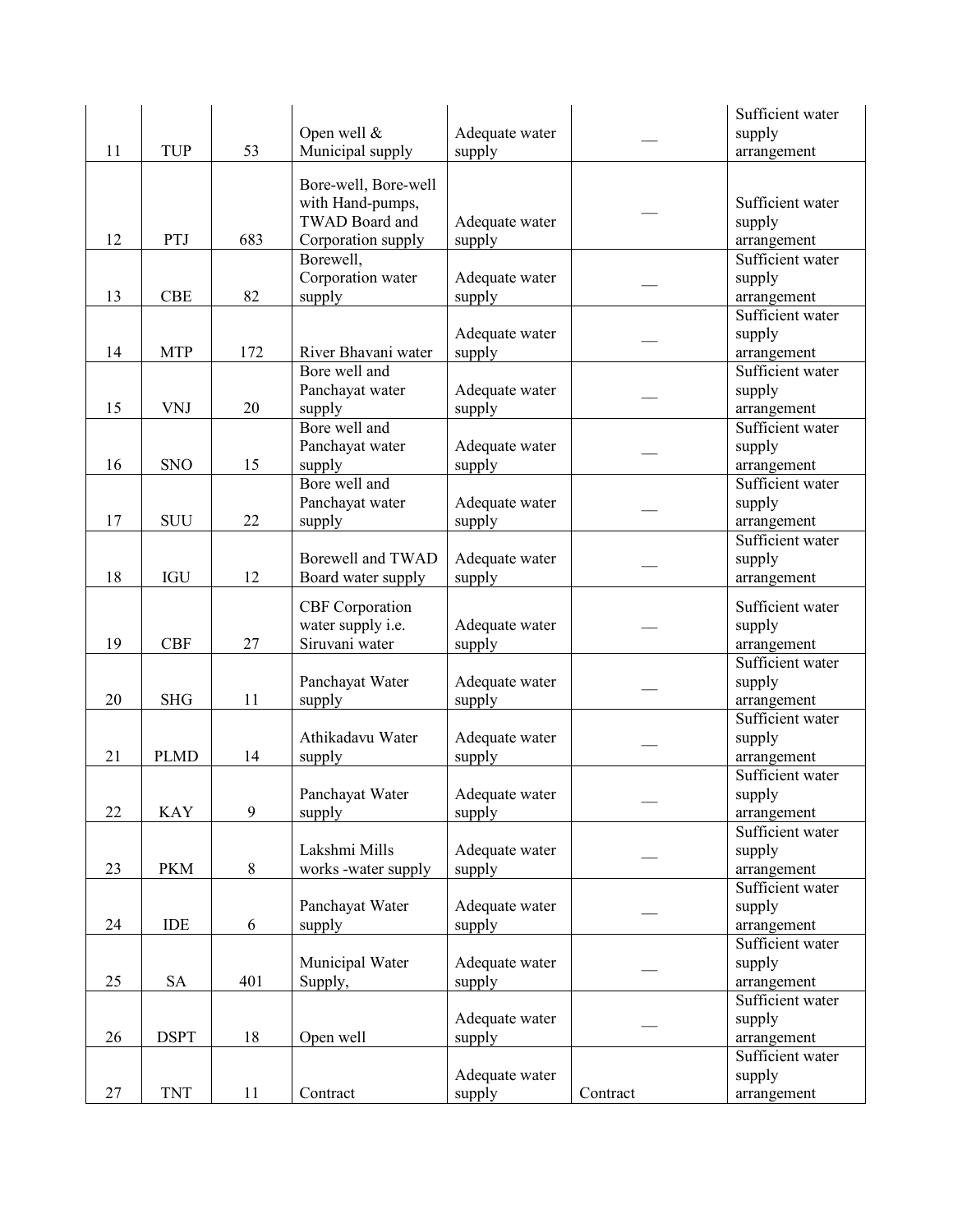|    |             |                  |                        |                 |                       | Sufficient water                |
|----|-------------|------------------|------------------------|-----------------|-----------------------|---------------------------------|
|    |             |                  |                        | Adequate water  |                       | supply                          |
| 28 | <b>KPPR</b> | 26               | Contract               | supply          | Contract              | arrangement                     |
|    |             |                  |                        |                 |                       | Sufficient water                |
|    |             |                  | Panchayat Water        | Adequate water  |                       | supply                          |
| 29 | <b>NEY</b>  |                  | supply                 | supply          |                       | arrangement                     |
|    |             |                  |                        |                 |                       | Sufficient water                |
|    |             |                  | Panchayat Water        | Adequate water  |                       | supply                          |
| 30 | <b>VRPD</b> | 11               | supply                 | supply          |                       | arrangement                     |
|    |             |                  |                        |                 |                       | Sufficient water                |
|    |             |                  | Panchayat Water        | Adequate water  |                       | supply                          |
| 31 | <b>DVBH</b> | 6                | supply                 | supply          |                       | arrangement                     |
|    |             |                  |                        |                 |                       | Sufficient water                |
|    |             |                  | Panchayat Water        | Adequate water  |                       | supply                          |
| 32 | DC          | 15               | supply                 | supply          |                       | arrangement                     |
|    |             |                  | Panchayat and          |                 |                       | Sufficient water                |
|    |             |                  | Contract water         | Adequate water  |                       |                                 |
| 33 | <b>MVPM</b> | 17               |                        | supply          |                       | supply                          |
|    |             |                  | supply                 |                 | contract water supply | arrangement<br>Sufficient water |
|    |             |                  |                        |                 |                       |                                 |
|    |             |                  |                        | Adequate water  |                       | supply                          |
| 34 | OML         | 12               | Open Well              | supply          |                       | arrangement                     |
|    |             |                  |                        |                 |                       | Sufficient water                |
|    |             |                  |                        | Adequate water  |                       | supply                          |
| 35 | <b>SAMT</b> |                  |                        | supply          |                       | arrangement                     |
|    |             |                  |                        |                 |                       | Sufficient water                |
|    |             |                  | Municipal Water        | Adequate water  |                       | supply                          |
| 36 | <b>MTDM</b> | 98               | Supply,                | supply          |                       | arrangement                     |
|    |             |                  | Open well, Bore        |                 |                       | Sufficient water                |
|    |             |                  | well, Contractor       | Adequate water  |                       | supply                          |
| 37 | <b>TPT</b>  | 75               | water supply           | supply          |                       | arrangement                     |
|    |             |                  |                        |                 |                       | Sufficient water                |
|    |             |                  | Contract/Panchayat     | Adequate water  |                       | supply                          |
| 38 | <b>MOLK</b> | $\boldsymbol{0}$ | for station            | supply          |                       | arrangement                     |
|    |             |                  |                        |                 |                       | Sufficient water                |
|    |             |                  |                        | Adequate water  |                       | supply                          |
| 39 | <b>KEY</b>  | 16               | Bore well              | supply          |                       | arrangement                     |
|    |             |                  |                        |                 |                       | Sufficient water                |
|    |             |                  |                        | Adequate water  |                       | supply                          |
| 40 | <b>KNNT</b> | 10               | <b>Contract Supply</b> | supply          |                       | arrangement                     |
|    |             |                  | Bore well, Open        |                 |                       |                                 |
|    |             |                  | well, TWAD Board       |                 |                       |                                 |
|    |             |                  | supply, Panchayat      | Adequate water  |                       | Inadequate water                |
|    |             |                  | supply and contract    | supply during   |                       | supply during                   |
| 41 | <b>SLY</b>  | 52               | supply                 | winter          |                       | summer                          |
|    |             |                  |                        |                 |                       | Sufficient water                |
|    |             |                  |                        | Adequate water  |                       | supply                          |
| 42 | <b>DST</b>  | 14               | Bore well              | supply          |                       | arrangement                     |
|    |             |                  |                        |                 |                       |                                 |
|    |             |                  |                        |                 |                       |                                 |
|    |             |                  | Contract Water         | Adequate during |                       | Deficiency in                   |
| 43 | $\rm DPI$   | 13               | supply                 | monsoon         |                       | general                         |
|    |             |                  |                        |                 |                       | Sufficient water                |
|    |             |                  | Open well and          | Adequate water  |                       | supply                          |
| 44 | <b>MAP</b>  | 32               | <b>TWAD Board</b>      | supply          |                       | arrangement                     |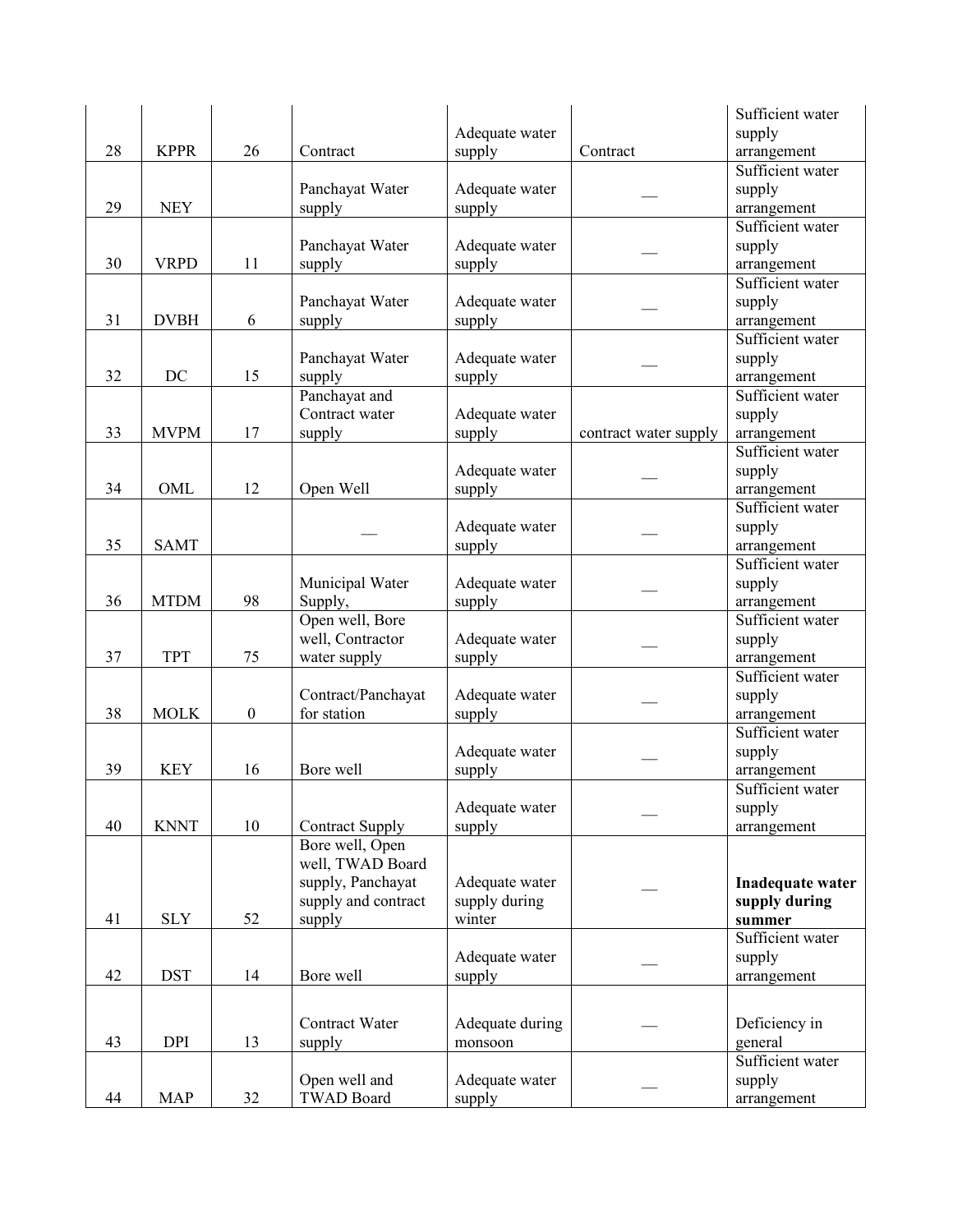|    |             |                |                      |                |                       | Sufficient water  |
|----|-------------|----------------|----------------------|----------------|-----------------------|-------------------|
|    |             |                | Panchayat Water      | Adequate water |                       | supply            |
| 45 | <b>TNGR</b> | $\overline{2}$ | supply               | supply         |                       | arrangement       |
|    |             |                |                      |                | Contractor water      |                   |
|    |             |                |                      |                | supply in summer      |                   |
|    |             |                |                      |                | and in the absense of |                   |
|    |             |                | Railway Bore well in | Adequate water | Panchayat board       | Borewell may be   |
| 46 | <b>BDY</b>  | 16             | less qty -           | supply         | water supply          | deepened.         |
|    |             |                |                      |                |                       | Sufficient water  |
|    |             |                |                      | Adequate water |                       | supply            |
| 47 | <b>BBBH</b> | $\mathfrak{Z}$ | Hand pump            | supply         |                       | arrangement       |
|    |             |                |                      |                |                       | Sufficient water  |
|    |             |                | Open well and Bore   | Adequate water |                       | supply            |
| 48 | <b>BQI</b>  | 62             | well                 | supply         |                       | arrangement       |
|    |             |                |                      |                |                       | Fair water supply |
|    |             |                |                      |                |                       | arrangement.      |
|    |             |                |                      |                |                       | Provision of new  |
|    |             |                |                      | Adequate water | contract water supply | bore well to be   |
| 49 | <b>LCR</b>  | 22             | Open well            | supply         | when required         | considered.       |
|    |             |                |                      |                |                       | Sufficient water  |
|    |             |                | Bore well, Municipal | Adequate water |                       | supply            |
| 50 | <b>ATU</b>  | 39             | water supply         | supply         |                       | arrangement       |
|    |             |                |                      |                |                       | Sufficient water  |
|    |             |                | Municipal Water      | Adequate water |                       | supply            |
| 51 | <b>SXT</b>  | 10             | supply, Bore well    | supply         |                       | arrangement       |
|    |             |                |                      |                |                       | Sufficient water  |
|    |             |                | Municipal water      | Adequate water |                       | supply            |
| 52 | <b>SLME</b> |                | supply               | supply         |                       | arrangement       |
|    |             |                | Ferrule connection   |                |                       | Sufficient water  |
|    |             |                | by TWAD Bd, and      | Adequate water |                       | supply            |
| 53 | <b>APN</b>  | $\overline{2}$ | Bore well            | supply         |                       | arrangement       |
|    |             |                |                      |                |                       | Sufficient water  |
|    |             |                | Panchayat water      | Adequate water |                       | supply            |
| 54 | <b>MPLI</b> | $\overline{4}$ | supply and bore well | supply         |                       | arrangement       |
|    |             |                |                      |                |                       | Water supply to   |
| 55 | <b>SNVD</b> |                |                      |                |                       | Rly station only  |
|    |             |                |                      |                |                       | Sufficient water  |
|    |             |                | Bore well and        | Adequate water |                       | supply            |
| 56 | <b>SGE</b>  | $\overline{4}$ | <b>TWAD Board</b>    | supply         |                       | arrangement       |
|    |             |                |                      |                |                       |                   |
|    |             |                |                      |                |                       | Water supply to   |
| 57 | <b>ETP</b>  |                |                      |                |                       | Rly station only  |
|    |             |                |                      |                |                       | Water supply to   |
| 58 | <b>PDKM</b> |                |                      |                |                       | Rly station only  |
|    |             |                |                      |                |                       | Sufficient water  |
|    |             |                | Contract Water       | Adequate water |                       | supply            |
| 59 | <b>KTKT</b> | $\overline{4}$ | supply               | supply         |                       | arrangement       |
|    |             |                |                      |                |                       | Water supply to   |
| 60 | TVS.H       |                |                      |                |                       | Rly station only  |
|    |             |                |                      |                |                       |                   |
|    |             |                |                      |                |                       | Water supply to   |
| 61 | <b>MLYR</b> |                |                      |                |                       | Rly station only  |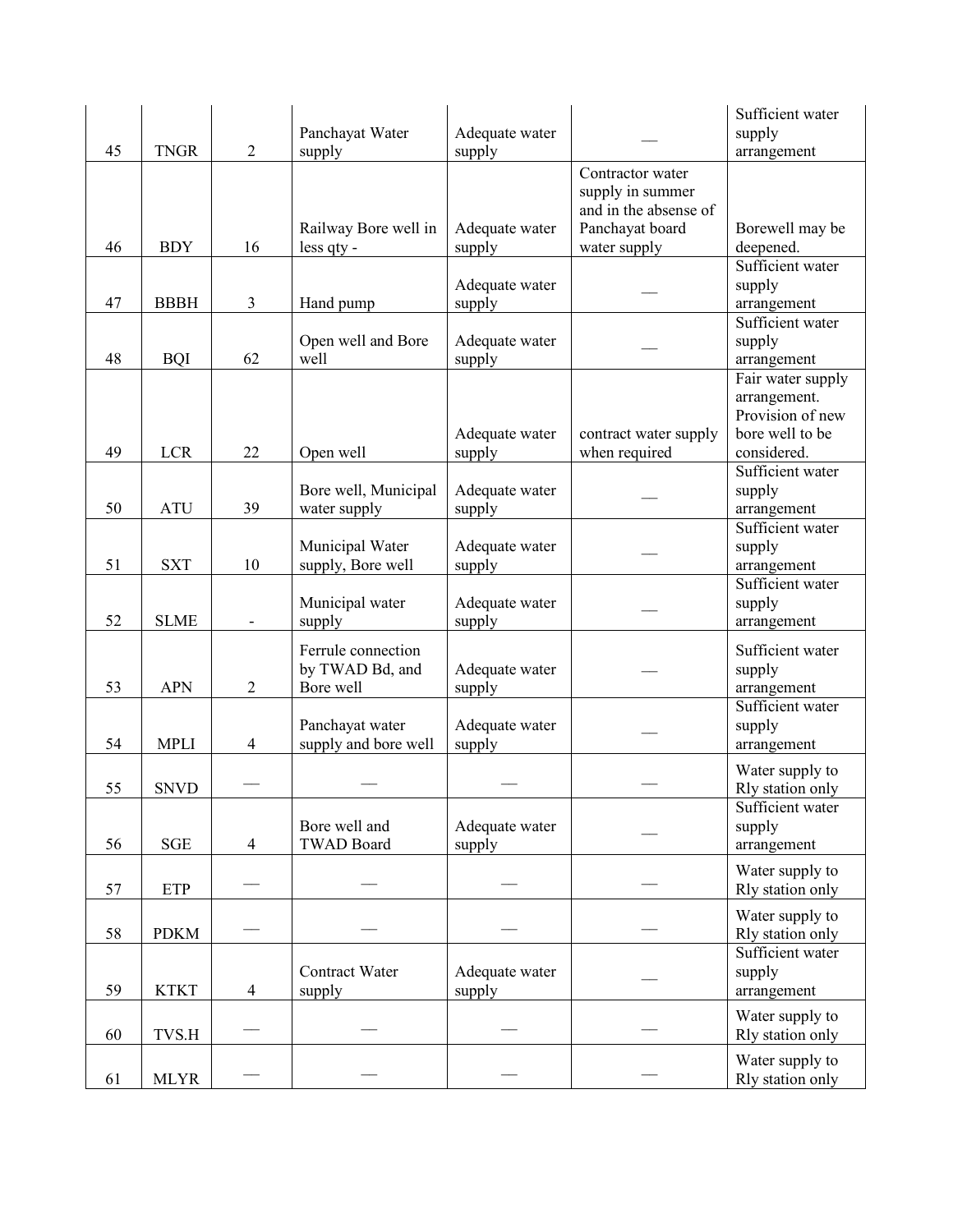| 62 | <b>CHSM</b>            | 17             | Bore well and<br>contractor water<br>supply                         | Adequate water<br>supply | Contractor water<br>supply for meeting<br>full demand of water | Sufficient water<br>supply<br>arrangement  |
|----|------------------------|----------------|---------------------------------------------------------------------|--------------------------|----------------------------------------------------------------|--------------------------------------------|
| 63 | <b>PRV</b>             | $\mathbf{1}$   | Bore well /contractor<br>water supply                               | Adequate water<br>supply | contract water supply<br>when required                         | Sufficient water<br>supply<br>arrangement  |
| 64 | <b>KKTI.H</b>          |                |                                                                     |                          |                                                                | Water supply to<br>Rly station only        |
| 65 | <b>MKSP</b>            |                |                                                                     |                          |                                                                | Water supply to<br>Rly station only        |
| 66 | <b>KRR</b>             | 116            | Bore well, Municipal<br>Water supply,<br>contractor water<br>supply | Adequate water<br>supply | Contractor water<br>supply when required                       | Sufficient water<br>supply<br>arrangement  |
| 67 | <b>CVD</b>             | 9              | Open well and Bore<br>well                                          | Adequate water<br>supply |                                                                | Sufficient water<br>supply<br>arrangement  |
| 68 | <b>PAS</b>             | 7              | Open well and bore<br>well                                          | Adequate water<br>supply |                                                                | Sufficient water<br>supply<br>arrangement  |
| 69 | <b>URL</b>             | 8              | Open well and Bore<br>well                                          | Adequate water<br>supply |                                                                | Sufficient water<br>supply<br>arrangement  |
| 70 | <b>KMD</b>             | 13             | Open well                                                           | Adequate water<br>supply |                                                                | Sufficient water<br>supply<br>arrangement  |
| 71 | <b>PGR</b>             | 22             | Supply from TNPL                                                    | Adequate water<br>supply |                                                                | Sufficient water<br>supply<br>arrangement  |
| 72 | <b>MPLM</b>            | 11             | Open wel and<br>contract water supply                               | Adequate water<br>supply | contract water supply<br>when required                         | Sufficient water<br>supply<br>arrangement  |
| 73 | <b>VRQ</b>             | 15             | Open well and<br>Panchayat water<br>supply                          | Adequate water<br>supply |                                                                | Sufficient water<br>supply<br>arrangement  |
| 74 | <b>MYU</b>             | 14             | Bore well and<br>Panchayat water<br>supply                          | Adequate water<br>supply |                                                                | Sufficient water<br>supply<br>arrangement  |
| 75 | SVI                    | $\overline{2}$ | Open well                                                           | Adequate water<br>supply |                                                                | Sufficient water<br>supply<br>arrangement  |
| 76 | <b>MMH</b>             | $\tau$         | <b>MMH</b>                                                          | Adequate water<br>supply |                                                                | Sufficient water<br>supply<br>arrangement  |
| 77 | TIC                    | 5              | Open well                                                           | Adequate water<br>supply |                                                                | Sufficient water<br>supply<br>arrangement  |
| 78 | $\mathbf{L}\mathbf{P}$ | 6              | Panchayat water<br>supply                                           |                          |                                                                | One submersible<br>pump to be<br>provided. |